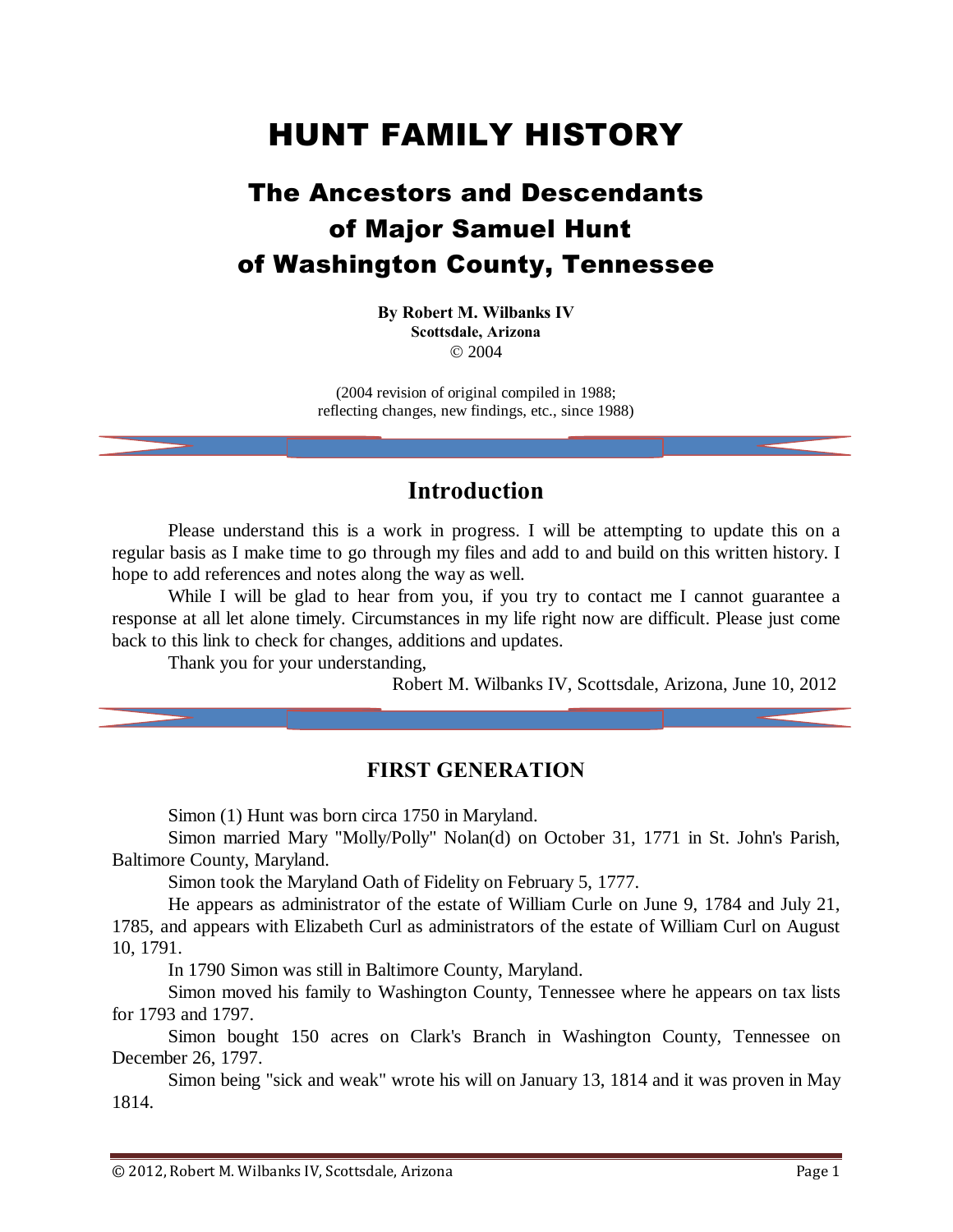The children of Simon (1) and Mary (Nolan[d]) Hunt were:

- I. Samuel (2) Hunt
- II. John Beale (2) Hunt
- III. Sarah "Sally" (2) Hunt Born circa 1780 Baltimore, Maryland Married Mr. Roberts
- IV. Nancy "Nackie" (2) Hunt Born circa 1785 Baltimore, Maryland
- V. Joshua (2) Hunt
- VI. Charles Wesley (2) Hunt
- VII. Abraham (2) Hunt Born Baltimore, Maryland

#### **SECOND GENERATION**

Samuel (2) Hunt [Simon (1)] was born on November 28, 1773 in Baltimore County, Maryland.

Samuel married Sarah Crouch on December 26, 1797 in Washington County, Tennessee. Sarah was born on November 16, 1778 in Henry County, Virginia to Joseph (3) Crouch [see CROUCH family history].

Samuel held the title of Major and he was a blacksmith and a farmer.

Samuel first resided on Boone's Creek until 1807 when he purchased a large tract of land where he lived the rest of his days. He built his home which today is still in existence and used as a grainary when that home was replaced by the large red brick building nearby.

Samuel died {apparently he just "dropped dead" in the midst of a conversation with his son-in-law Peter Miller} on July 21, 1852 in Washington County, Tennessee. Sarah died on August 29, 1852 in Washington County, Tennessee. They are buried together in the Hunt Family Cemetery about one mile south of Johnson City.

A bridge on state Route 137 approaching U.S. 19-23 on the way to Erwin, which is on land that was first settled by Samuel Hunt, was named after him on November 25, 1980.

The children of Samuel and Sarah (Crouch) Hunt were:

- I. Mary (3) Hunt
- II. Sara(h) (3) Hunt Born 1799 Washington County, Tennessee Married Dr. -?- Martin
- III. Nancy (3) Hunt

Born 15 November 1800 Washington County, Tennessee Married Michael A. Clem on 19 September 1822 in Washington County, Tennessee (see Clem family history)

#### IV. Joseph (3) Hunt

Born 2 December 1806 Washington County, Tennessee Died 15 March 1840 Washington County, Tennessee Married Mary "Polly" McAfee on 21 January 1833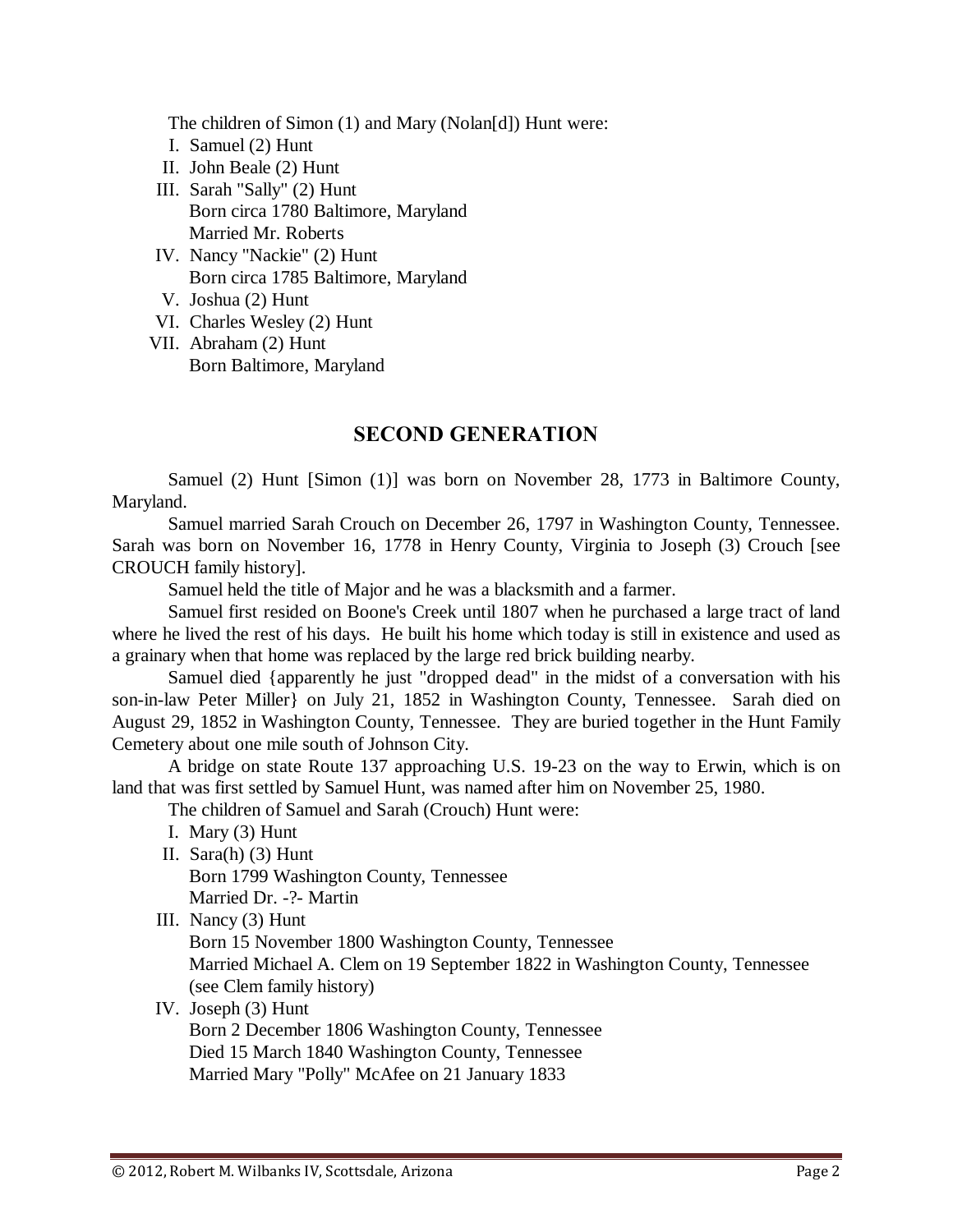Issue:

A. John M. (4) Hunt Born 1836 Washington County, Tennessee V. Thomas W. (3) Hunt Born 1807 Washington County, Tennessee Married Mary Young on 20 March 1827 Washington County, Tennessee VI. Samuel M. (3) Hunt VII. Margaret (3) Hunt VIII. John B. (3) Hunt IX. Franklin (3) Hunt Born 19 March 1818 Washington County, Tennessee Died 27 December 1900 Married 1st Miss Vincent Married 2nd Lorina Taylor Worley on 14 September 1859 in Sullivan County, Tennessee Born 1828 Died 1905 living in Sullivan County, Tennessee in 1870 X. James Sevier (3) Hunt XI. William (3) Hunt

Born 1825 Washington County, Tennessee Died before 1848 Washington County, Tennessee Married Miss Obrien

John Beale (2) Hunt [Simon (1)] was born on February 2, 1776 in Baltimore County, Maryland.

John married Esther Bartlett in 1802 in Washington County, Tennessee. She was born on June 27, 1783 in Tennessee.

After four children John removed his family to Madison County, Illinois in 1811.

John served in the War of 1812 as a teamster, his duty calling him only a short distance from home.

Sometime after the war, John resettled in Bond County, Illinois, taking up much land.

Later John removed to McDonough County settling on approximately 500 acres of land near Macomb, Illinois.

In about 1836 John again moved, this time to Des Moines County, Iowa.

John Beale Hunt died on February 21, 1850 in Des Moines County, Iowa. Esther died there on September 10, 1858.

The children of John Beale and Esther (Bartlett) Hunt were:

I. Lydia (3) Hunt

Born 23 August 1803 Washington County, Tennessee Married Robert Coles

II. Charles Wesley (3) Hunt

III. Jesse (3) Hunt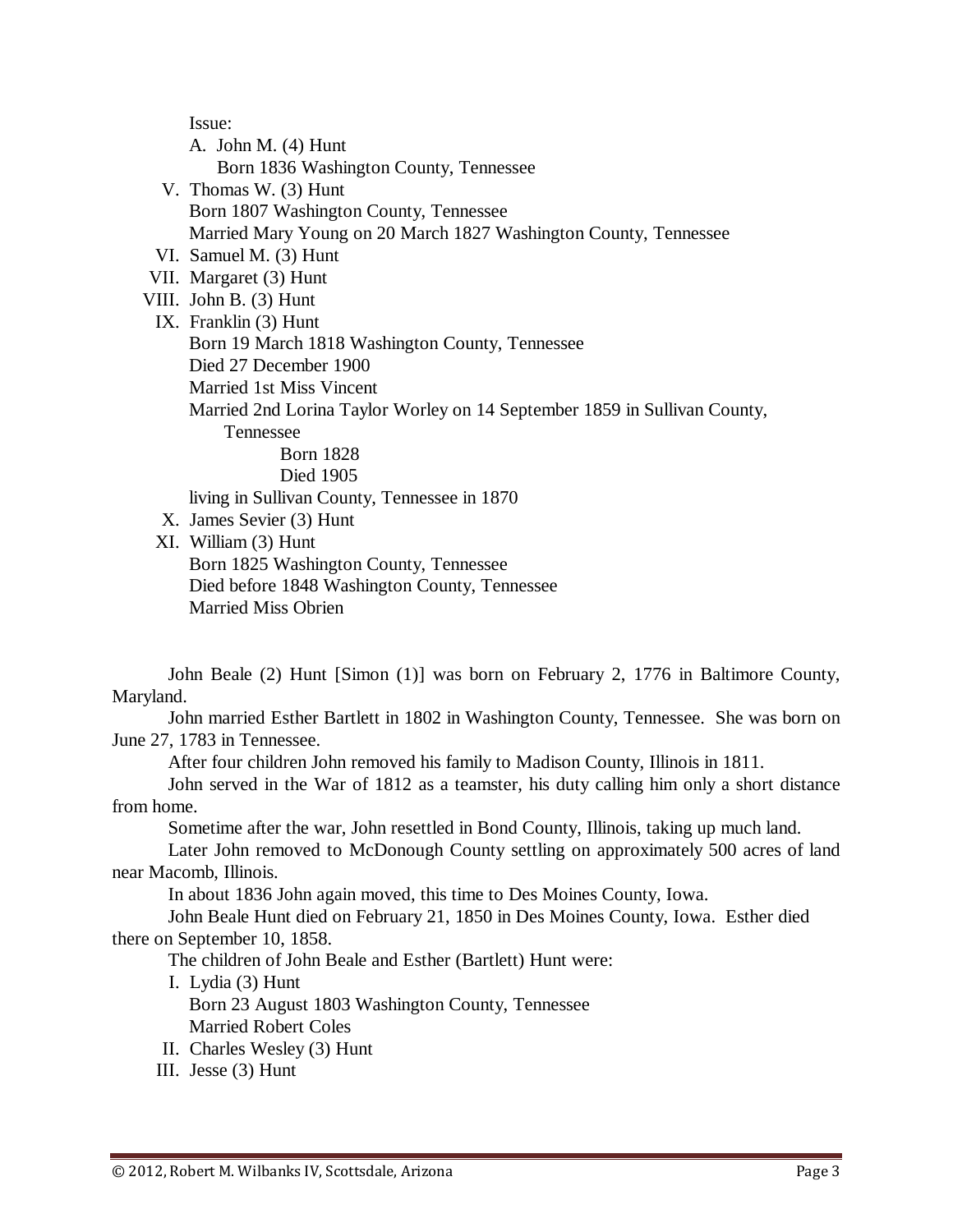| IV. Mary $(3)$ Hunt                                |
|----------------------------------------------------|
| Born 22 November 1809 Washington County, Tennessee |
| Married Mr. McAdams                                |
| V. Samuel (3) Hunt                                 |
| Born 25 March 1813 Madison County Illinois         |

- Born 25 March 1813 Madison County, Illinois VI. Nancy (3) Hunt Born 10 August 1815 Bond County, Illinois
- VII. William C. (3) Hunt Born 21 January 1818 Bond County, Illinois
- VIII. John B. (3) Hunt Born 25 May 1820 Bond County, Illinois
	- IX. Esther (3) Hunt Born 1 February 1823 Bond County, Illinois Married Linus Delashmut
	- X. Louisa (3) Hunt Born 21 July 1825 Bond County, Illinois
	- XI. Sarah Almira (3) Hunt Born 8 April 1832 Bond County, Illinois

Joshua (2) Hunt [Simon (1)] was born on November 15, 1787 in Baltimore County, Maryland.

Joshua married Nancy Abigail Bacon in 1809 in Washington County, Tennessee. Nancy was the daughter of Isaac and Abigail (Barnes) Bacon and was 13 years old when she married.

In 1814 Isaac Bacon deeded to Joshua 152 and 1/2 acres on Boone's Creek in Washington County, Tennessee.

In 1826 Joshua bought an adjoining 15 acres from Jacob Ellis.

On March 10, 1831 Joshua sold all 167 and 1/2 acres to Daniel Bowman for \$1500.

Joshua then removed his family to McDonough County, Illinois.

In 1832 Joshua Hunt is listed in Capt. Levi D. Boone's Company of mounted volunteers of the Illinois Militia during the Black Hawk War.

In 1839 the family moved to a 370 acre farm in Hire & Tennessee Townships.

Joshua died on November 27, 1852 and left no will. His son-in-law, James S. Woolley, was administrator of his estate.

Nancy died on October 15, 1863.

Joshua and Nancy are buried in Bean Cemetery, one mile northeast of Colchester. The children of Joshua and Nancy Abigail (Bacon) Hunt were:

I. Abigail "Abby" (3) Hunt

Born 1810 Washington County, Tennessee

Died 2 November 1858 Colchester, McDonough County, Illinois

Buried Bean Cemetery, McDonough County, Illinois

Married John A. Chenoweth on August 3, 1831 in Washington County, Tennessee Issue:

A. James (4) Chenoweth

Born 1834 McDonough County, Illinois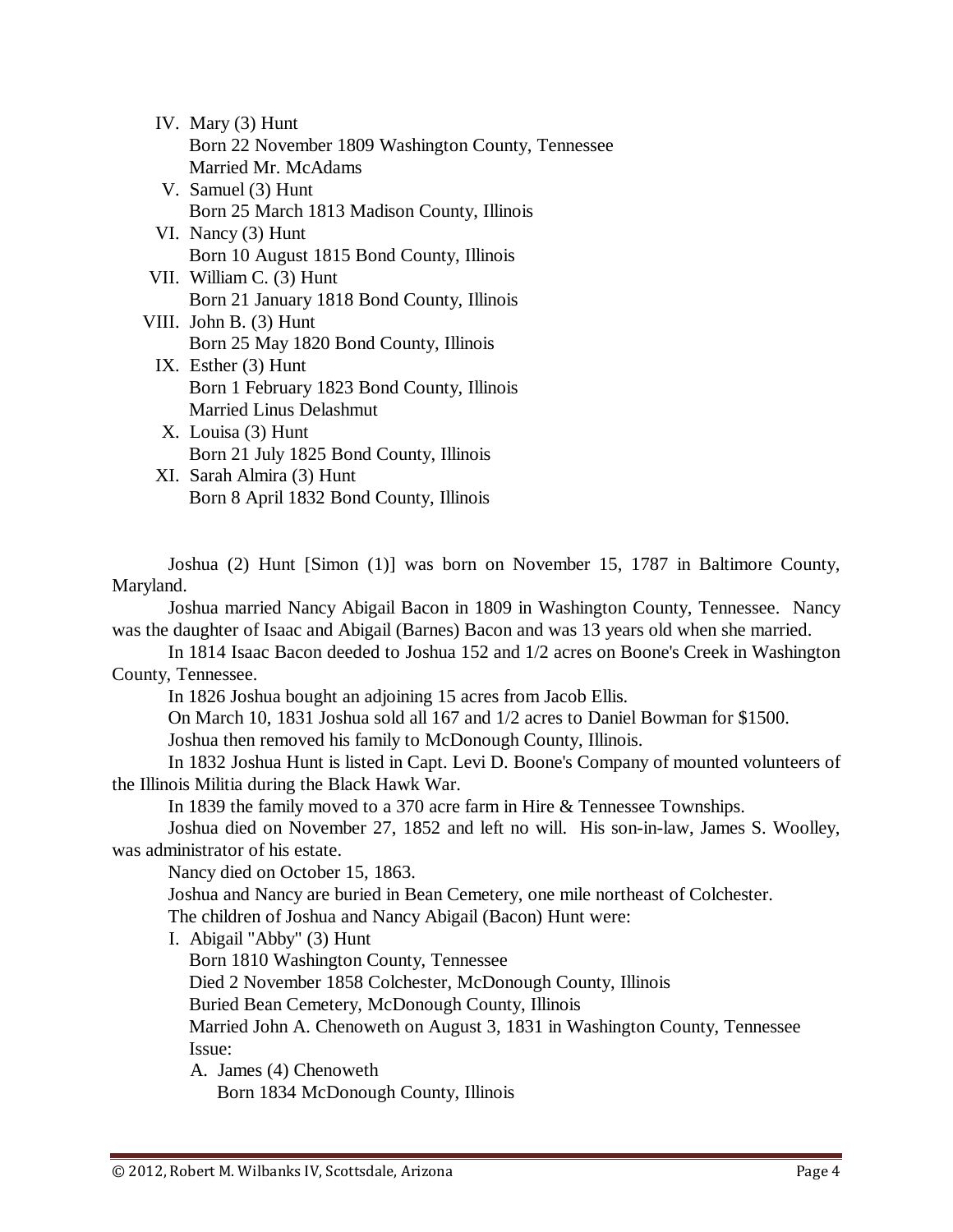| B. John (4) Chenoweth                                                                |
|--------------------------------------------------------------------------------------|
| Born 1836 McDonough County, Illinois                                                 |
| II. Isaac Bacon (3) Hunt [Dr.]                                                       |
| Born 30 November 1813 Washington County, Tennessee                                   |
| Died 1 May 1886 Colchester, McDonough County, Illinois                               |
| Buried Bean Cemetery, McDonough County, Illinois                                     |
| Married Martha A. Cole on 8 January 1846 in Huntsville, Madison County, Alabama      |
| III. Samuel Abraham (3) Hunt                                                         |
| Born 31 May 1815 Washington County, Tennessee                                        |
| Died 31 December 1891 Kingman County, Kansas                                         |
| Buried Hunt Family Cemetery, Kingman County, Kansas                                  |
| Married Elizabeth A. Heaton on 21 November 1848 in Pittsfield, Pike County, Illinois |
| IV. Mary (3) Hunt                                                                    |
| Born Washington County, Tennessee                                                    |
| Died age 19 Colchester, McDonough County, Illinois                                   |
| Buried Bean Cemetery, McDonough County, Illinois                                     |
| V. Sarah (3) Hunt                                                                    |
| Born Washington County, Tennessee                                                    |
| Died Cowley County, Kansas                                                           |
| Married James/John S. Wool(l)ey in August 1846 in MaComb, McDonough County,          |
| Illinois                                                                             |
| VI. Thomas J. (3) Hunt                                                               |
| Born Washington County, Tennessee                                                    |
| VII. John B. (3) Hunt                                                                |
| Born Washington County, Tennessee                                                    |
| VIII. Simon Wesley (3) Hunt                                                          |
| Born 29 May 1825 Washington County, Tennessee                                        |
| Died August 1903 McDonough County, Illinois                                          |
| Married Rebecca Stookey on 18 August 1857 in MaComb, McDonough County,               |
| Illinois                                                                             |
| IX. Harriet (3) Hunt                                                                 |
| Born 1827 Washington County, Tennessee                                               |
| Died 7 October 1852 Colchester, McDonough County, Illinois                           |
| Buried Bean Cemetery, McDonough County, Illinois                                     |
| Married Milton L. Archer on 30 December 1847 in MaComb, McDonough County,            |
| Illinois                                                                             |
| X. Nancy A. (3) Hunt                                                                 |
| Born 3 November 1830 Washington County, Tennessee                                    |
| Died 17 May 1850 Colchester, McDonough County, Illinois                              |
| Buried Bean Cemetery, McDonough County, Illinois                                     |
| XI. Amanda C. (3) Hunt                                                               |
| Born 1 November 1832 McDonough County, Illinois                                      |
| Died 7 November 1852 Colchester, McDonough County, Illinois                          |
| Buried Bean Cemetery, McDonough County, Illinois                                     |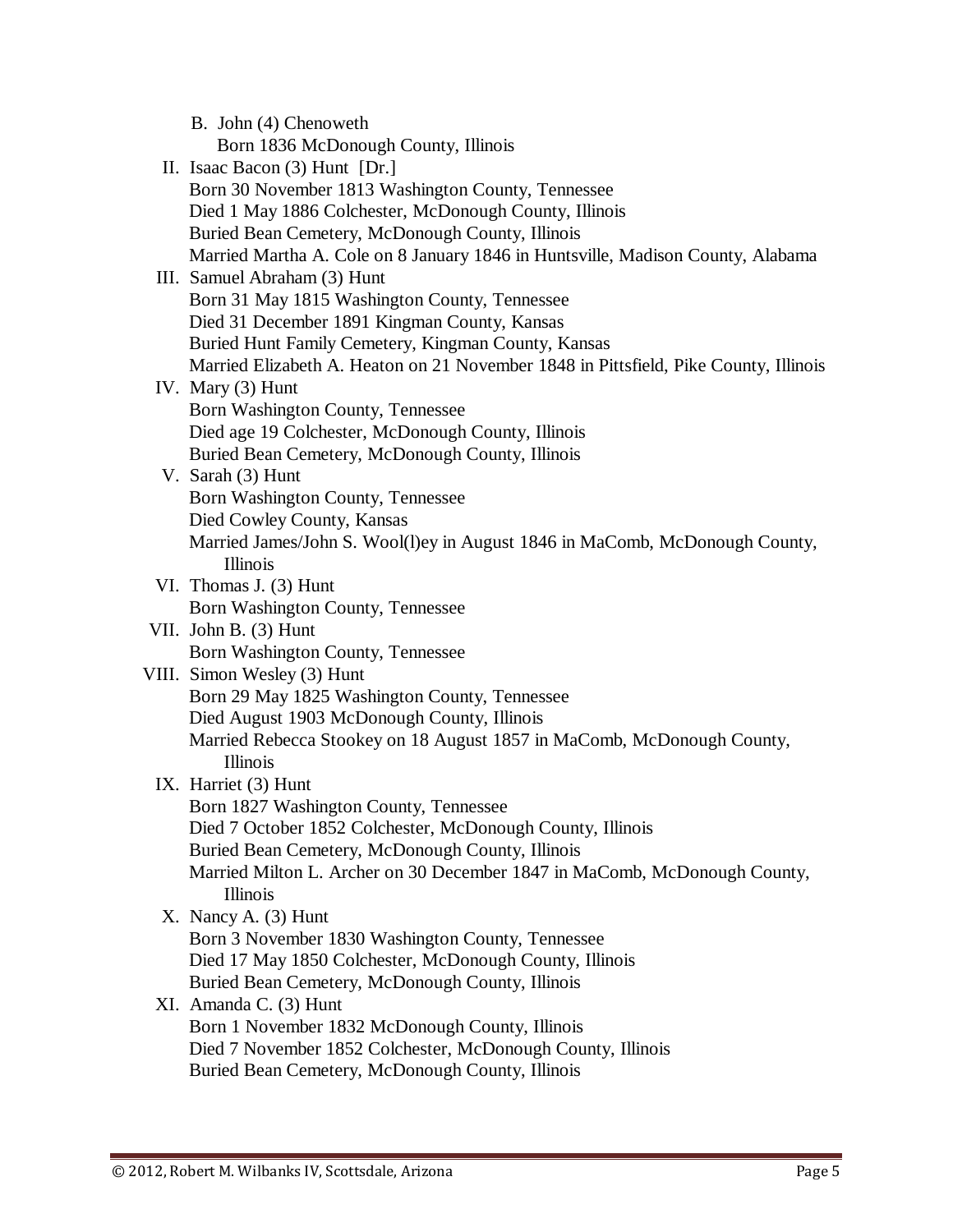Charles Wesley (2) Hunt [Simon (1)] was born circa 1788 in Baltimore, Maryland. Charles married Margaret Patton on July 15, 1820 in Washington County, Tennessee. She was born circa 1790 in Pennsylvania.

Charles died before September 16, 1850 in Washington County, Tennessee. The children of Charles Wesley and Margaret (Patton) Hunt were:

- I. Nancy (3) Hunt Born circa 1823 Washington County, Tennessee Married James Sevier Shannon
- II. John B. (3) Hunt Born circa 1826 Washington County, Tennessee
- III. Elizabeth (3) Hunt Born circa 1828 Washington County, Tennessee Died before 1896 Married Henderson A. Lilburn on 16 March 1849
- IV. Margaret (3) Hunt Born circa 1833 Washington County, Tennessee
- V. Mary A. (3) Hunt Born Washington County, Tennessee Married James R. Robertson

### **THIRD GENERATION**

Mary (3) Hunt [Samuel (2); Simon (1)] was born on October 10, 1798 in Washington County, Tennessee.

Mary married Peter Miller, Jr. on August 27, 1817 in Washington County, Tennessee.

Peter was born on June 22, 1792 in Tennessee. Mary died on May 19, 1852 in Washington County, Tennessee. Peter died on April 27, 1863.

The children of Peter and Mary (Hunt) Miller were:

I. Samuel (4) Miller

II. Nancy (4) Miller

Born 1830 Washington County, Tennessee

- III. Mary F. (4) Miller Born 1833 Washington County, Tennessee
- IV. William R. (4) Miller Born 1838 Washington County, Tennessee
- V. Emily S. (4) Miller Born 1840 Washington County, Tennessee

Samuel M. (3) Hunt [Samuel (2); Simon (1)] was born in 1810 in Washington County, Tennessee.

Samuel married Elizabeth Hayes circa 1840 in Washington County, Tennessee. She was born in 1816 in Tennessee.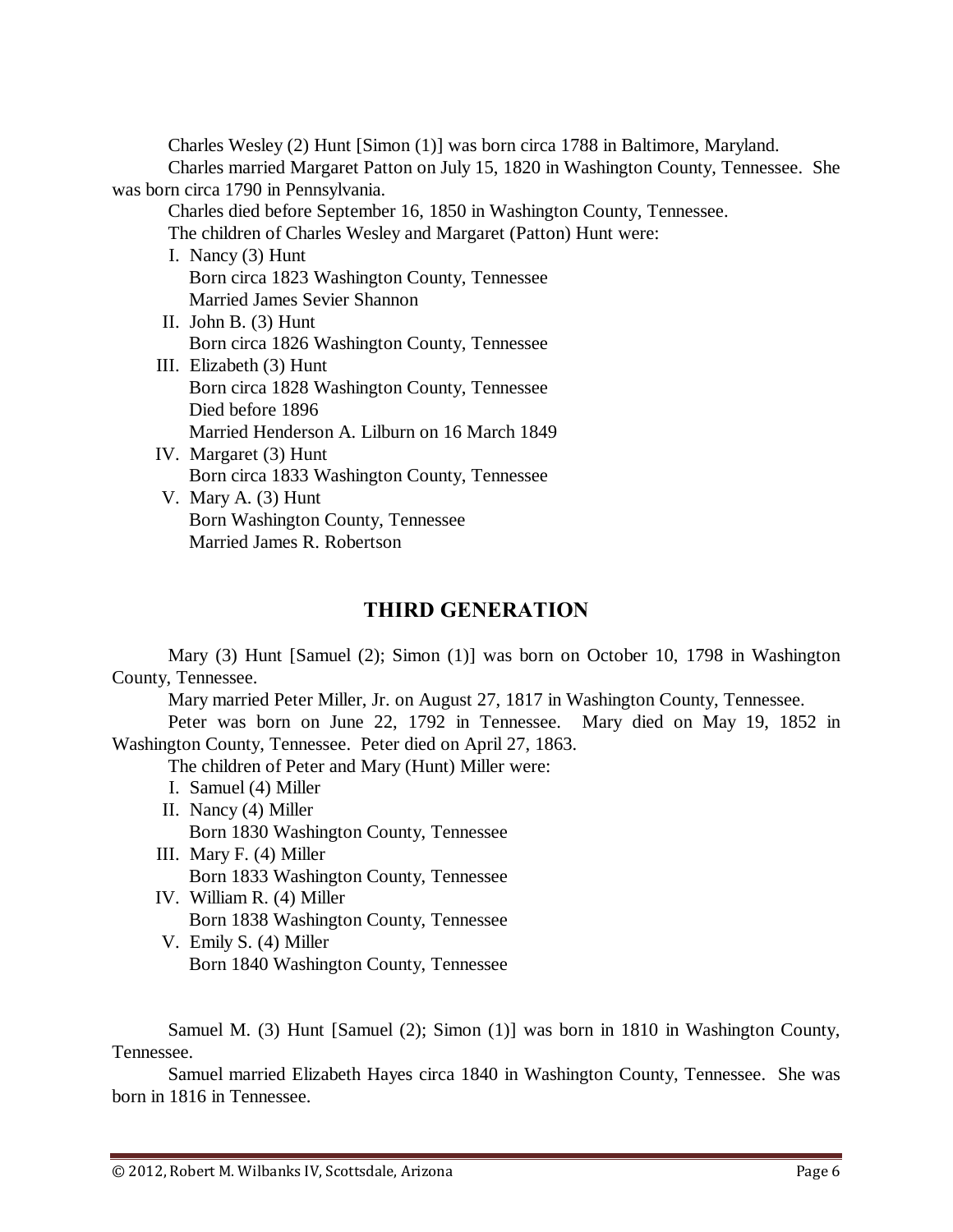Samuel died circa 1868 in Washington County, Tennessee. The children of Samuel M. and Elizabeth (Hayes) Hunt were: I. Lucinda (4) Hunt Born 1841 Washington County, Tennessee II. Robert (4) Hunt Born 1843 Washington County, Tennessee III. Mary (4) Hunt Born 1845 Washington County, Tennessee IV. Alexander (4) Hunt

Born 1847 Washington County, Tennessee V. Elizabeth (4) Hunt Born 1849 Washington County, Tennessee

Margaret (3) Hunt [Samuel (2); Simon (1)] was born in 1814 in Washington County, Tennessee.

Margaret married George W. Vincent by 1842 in Washington County, Tennessee. He was born in 1813 in Tennessee.

They were living in Sullivan County, Tennessee in 1850.

Margaret died sometime after 1880.

The children of George W. and Margaret (Hunt) Vincent were:

- I. John (4) Vincent Born 1843 Washington or Sullivan County, Tennessee II. Samuel (4) Vincent
	- Born 1846 Washington or Sullivan County, Tennessee
- III. Elbert (4) Vincent Born 1848 Washington or Sullivan County, Tennessee
- IV. Eldrige (4) Vincent Born 1848 Washington or Sullivan County, Tennessee

John Bell (3) Hunt [Samuel (2); Simon (1)] was born on September 19, 1815 in Washington County, Tennessee.

John married Rachel Vincent on April 14, 1844 in Washington County, Tennessee. She was born in 1820 in Tennessee.

John settled in Sullivan County, Tennessee by 1850. John may have returned to Washington County by 1870. John died on February 16, 1895. The children of John Bell and Rachel (Vincent) Hunt were: I. Rufus (4) Hunt Born 1845 Washington or Sullivan County, Tennessee II. Eliza (4) Hunt Born 1846 Washington or Sullivan County, Tennessee III. Creed (4) Hunt

Born 1849 Sullivan County, Tennessee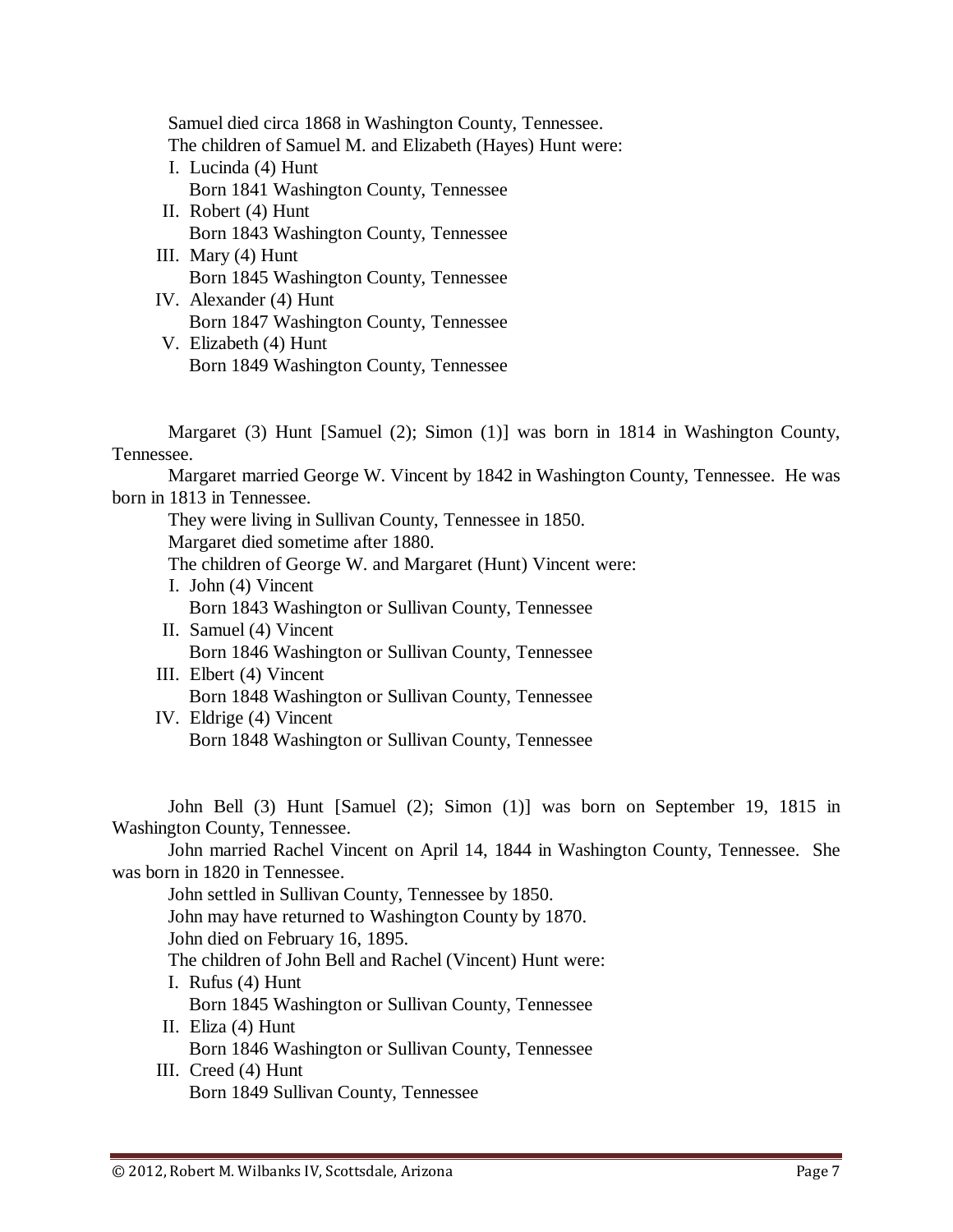James Sevier (3) Hunt [Samuel (2); Simon (1)] was born on December 24, 1820 in Washington County, Tennessee.

James married Mary Frances Easley who was born in 1824 in Tennessee.

James had acquired his father's old farm and he had built the red brick house in 1835 keeping the old home as a grainary.

In 1870 he and his family were living in District # 9 in Washington County, Tennessee with their Post Office in Johnson City. James was a farmer.

James died in 1905 Washington County, Tennessee.

The children of James Sevier and Mary Frances (Easley) Hunt were:

- I. John (4) Hunt Born 1851 Washington County, Tennessee
- II. Samuel H. (4) Hunt

Born 1855 Washington County, Tennessee

Charles Wesley (3) Hunt [John Bealle (2); Simon (1)] was born on May 25, 1805 in Washington County, Tennessee.

Wesley was a soldier of the Black Hawk War from McDonough County.

After living in Madison, then Bond, and then McDonough Counties, Illinois he went to Des Moines County, Iowa in 1835, being one of the earliest teachers in that State.

Charles married Eliza L. (nee Foster) Berry in 1840 in Sangamon County, Illinois. Eliza was the daughter of Constantine and Margaret (Sayre) Foster and was born on May 13, 1820 in Cape May, New Jersey. Eliza was a widow with one daughter named Frances.

Eliza died on January 28, 1895 in Des Moines County, Iowa where Wesley died on November 6, 1903.

The children of Charles Wesley and Eliza L. (Foster) Berry Hunt were:

I. Harriet (4) Hunt

Married John H. Shepherd

- II. J. Benton (4) Hunt
- III. Catherine (4) Hunt Married H. Woods Robinson
- IV. Elbridge (4) Hunt Died at 28
- V. Charles (4) Hunt
- VI. Joseph (4) Hunt Died at 23
- VII. Lee (4) Hunt
	- Died at 3
- VIII. William B. (4) Hunt
	- IX. Lou E. (4) Hunt Married Charles E. Peasley